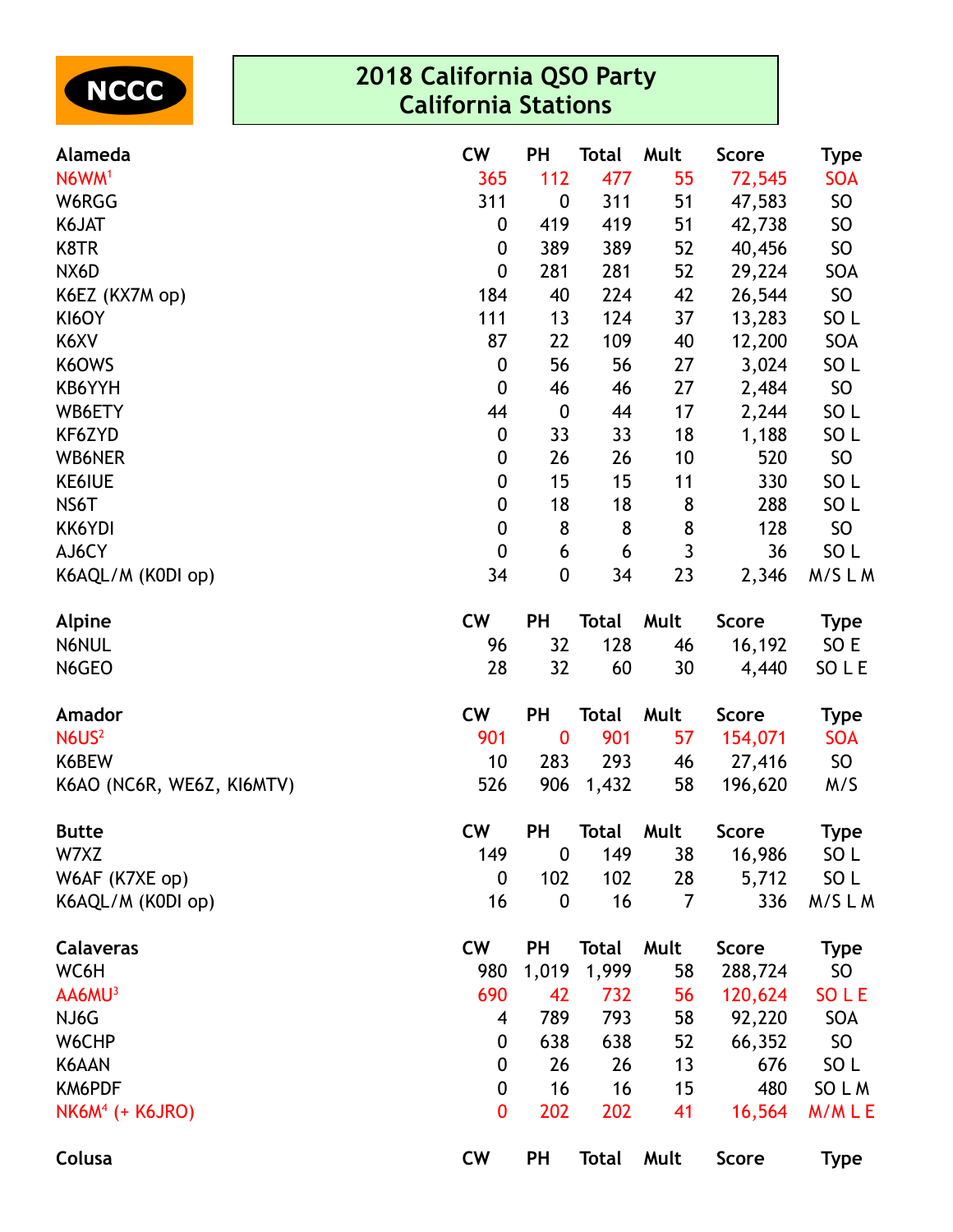

| Colusa                                                 | <b>CW</b>        | <b>PH</b>        | <b>Total</b>   | Mult           | <b>Score</b> | Type            |
|--------------------------------------------------------|------------------|------------------|----------------|----------------|--------------|-----------------|
| N6NHI (+ KJ6OAV)                                       | $\boldsymbol{0}$ | 187              | 187            | 41             | 15,334       | M/SLYL          |
| K6AQL/M (K0DI op)                                      | 112              | $\boldsymbol{0}$ | 112            | 39             | 13,104       | M/SLM           |
| $W6IA5$ (+ W7EEE, AC6AC)                               | 156              | 220              | 376            | 55             | 49,940       | M/MLE           |
| <b>Contra Costa</b>                                    | <b>CW</b>        | <b>PH</b>        | Total          | Mult           | <b>Score</b> | <b>Type</b>     |
| N6PN                                                   | 548              | $\boldsymbol{0}$ | 548            | 55             | 90,420       | SO <sub>L</sub> |
| W6C (WQ6X op)                                          | 147              | 31               | 178            | 40             | 20,120       | SOA L           |
| WZ6ZZ                                                  | 0                | 151              | 151            | 35             | 10,570       | SO <sub>L</sub> |
| W6PZA <sup>6</sup>                                     | 13               | 36               | 49             | 20             | 2,220        | SO <sub>Q</sub> |
| N6ORB                                                  | 0                | 40               | 40             | 25             | 2,000        | SO L            |
| KW6SA                                                  | $\mathbf 0$      | 4                | $\overline{4}$ | $\overline{2}$ | 16           | SO L            |
| K6AQL/M (K0DI op)                                      | 38               | $\boldsymbol{0}$ | 38             | 23             | 2,622        | M/SLM           |
| <b>N6O</b>                                             | 1,643            |                  | 2,267 3,910    | 58             | 548,854      | M/M             |
| N6O ops = DG1CMZ, K3EST, K6AW, N6RO, NA6O, WA6O, @N6RO |                  |                  |                |                |              |                 |
| <b>Del Norte</b>                                       | <b>CW</b>        | <b>PH</b>        | <b>Total</b>   | Mult           | <b>Score</b> | <b>Type</b>     |
| W7YAQ/6                                                | 374              | 75               | 449            | 53             | 67,416       | SO E            |
| <b>El Dorado</b>                                       | <b>CW</b>        | <b>PH</b>        | <b>Total</b>   | Mult           | <b>Score</b> | <b>Type</b>     |
| K6LRN                                                  | 800              | 258              | 1,058          | 57             | 166,212      | SO <sub>1</sub> |
| W6RC                                                   | 28               | 254              | 282            | 49             | 29,008       | SOA             |
| N6GHZ                                                  | 0                | 132              | 132            | 39             | 10,296       | SO <sub>L</sub> |
| K6MLE                                                  | 0                | 42               | 42             | 24             | 2,016        | SO <sub>L</sub> |
| AF6ND                                                  | 0                | 30               | 30             | 23             | 1,380        | SO <sub>L</sub> |
| <b>KB2ZVD</b>                                          | 1                | $\boldsymbol{0}$ | $\mathbf{1}$   | $\mathbf{1}$   | 3            | SO <sub>L</sub> |
| Fresno                                                 | <b>CW</b>        | <b>PH</b>        | <b>Total</b>   | Mult           | <b>Score</b> | <b>Type</b>     |
| <b>AK7G/6</b>                                          | 314              | 20               | 334            | 52             | 51,064       | SO              |
| K6AQL/M (K0DI op)                                      | 29               | $\boldsymbol{0}$ | 29             | 21             | 1,827        | M/SLM           |
| Glenn                                                  | <b>CW</b>        | PH               | Total          | Mult           | <b>Score</b> | Type            |
| WL7YQ/6                                                | $\boldsymbol{0}$ | 153              | 153            | 35             | 10,710       | SO L E          |
| K6AQL/M (K0DI op)                                      | 12               | $\mathbf 0$      | 12             | 6              | 216          | M/SLM           |
| Humboldt                                               | <b>CW</b>        | PH               | Total          | Mult           | <b>Score</b> | <b>Type</b>     |
| W6JTI                                                  | 535              | 83               | 618            | 53             | 93,863       | SO <sub>Q</sub> |
| K6FWT                                                  | $\mathbf{0}$     | 8                | 8              | $\overline{7}$ | 112          | SO <sub>L</sub> |
| <b>Imperial</b>                                        | <b>CW</b>        | PH               | <b>Total</b>   | Mult           | <b>Score</b> | <b>Type</b>     |
| K6QK (N7CW, K6ZH, N6EEG, N6ERD, N7TY)                  | 1,048            | 794              | 1,842          | 57             | 269,724      | M/S E           |
| NC6Q (+ K6MUG, K6CAW, KB6WKT)                          | 394              | 485              | 879            | 58             | 124,816      | M/SE            |
| Inyo                                                   | <b>CW</b>        | <b>PH</b>        | <b>Total</b>   | Mult           | <b>Score</b> | <b>Type</b>     |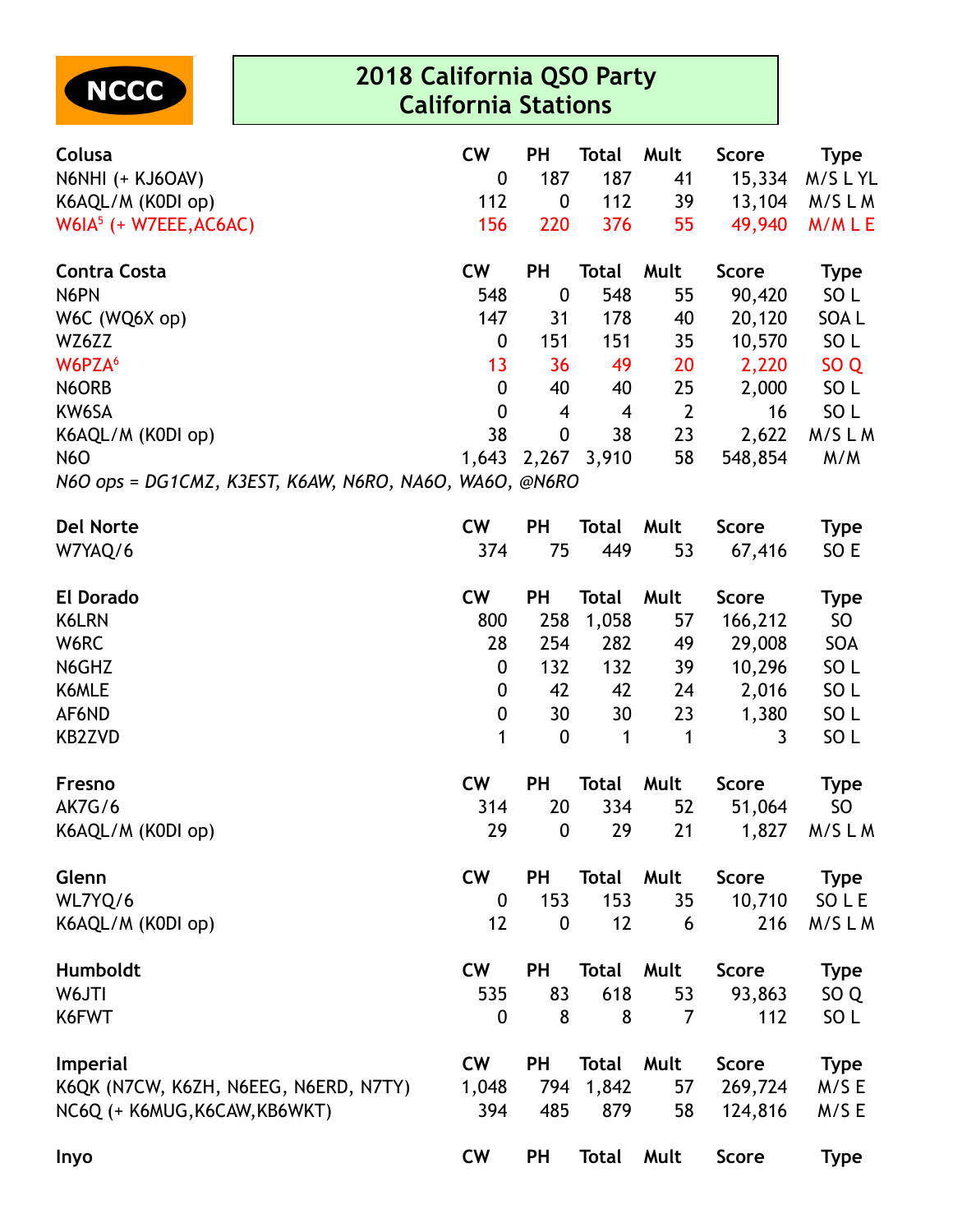

| Inyo                               | <b>CW</b>        | <b>PH</b>        | <b>Total</b> | Mult                    | <b>Score</b>     | <b>Type</b>           |
|------------------------------------|------------------|------------------|--------------|-------------------------|------------------|-----------------------|
| AD6NR<br>K6UN                      | 0<br>0           | 671<br>207       | 671<br>207   | 58<br>36                | 77,836<br>14,904 | SO<br>SO <sub>L</sub> |
| Kern                               | <b>CW</b>        | <b>PH</b>        | <b>Total</b> | Mult                    | <b>Score</b>     | <b>Type</b>           |
| K6ZZ                               | 874              | 523              | 1,397        | 57                      | 209,076          | SO <sub>L</sub>       |
| N6AJ <sup>7</sup>                  | $\bf{0}$         | 121              | 121          | 36                      | 8,712            | <b>SOAL</b>           |
| K6FA                               | 82               | $\boldsymbol{0}$ | 82           | 35                      | 8,610            | SO <sub>Q</sub>       |
| N6ABT                              | 0                | 34               | 34           | 15                      | 1,020            | SO <sub>L</sub>       |
| KI6VC                              | $\mathbf 0$      | 512              | 512          | 56                      | 57,344           | M/S                   |
| K6AQL/M (K0DI op)                  | 60               | $\boldsymbol{0}$ | 60           | 31                      | 5,580            | M/SLM                 |
| <b>Kings</b>                       | <b>CW</b>        | <b>PH</b>        | <b>Total</b> | Mult                    | <b>Score</b>     | <b>Type</b>           |
| K6MI <sup>8</sup> (+ NI6G, WB6HYD) | 667              | 602              | 1,269        | 58                      | 185,890          | M/S E                 |
| K6AQL/M (K0DI op)                  | 49               | $\boldsymbol{0}$ | 49           | 23                      | 3,381            | M/SLM                 |
| WUH0W                              | 0                | 29               | 29           | 16                      | 928              | M/S                   |
| Lake                               | <b>CW</b>        | <b>PH</b>        | <b>Total</b> | Mult                    | <b>Score</b>     | <b>Type</b>           |
| N6ZFO <sup>9</sup>                 | 1,007            | 630              | 1,637        | 58                      | 248,298          | <b>SO</b>             |
| Lassen                             | <b>CW</b>        | <b>PH</b>        | <b>Total</b> | Mult                    | <b>Score</b>     | <b>Type</b>           |
| KF6NCX <sup>10</sup> (+ KE6YLH)    | 307              | 13               | 320          | 55                      | 52,085           | M/SLE                 |
| Los Angeles                        | <b>CW</b>        | <b>PH</b>        | <b>Total</b> | Mult                    | <b>Score</b>     | <b>Type</b>           |
| N6ED                               | 965              | 394              | 1,359        | 58                      | 213,614          | SO                    |
| <b>KM6Z11</b>                      | 679              | 213              | 892          | 56                      | 137,928          | <b>SOAL</b>           |
| W6AFA                              | $\boldsymbol{0}$ | 950              | 950          | 57                      | 108,300          | <b>SO</b>             |
| N6NO                               | 564              | $\boldsymbol{0}$ | 564          | 55                      | 93,060           | SO <sub>L</sub>       |
| N6HE                               | 276              | 56               | 332          | 51                      | 47,940           | <b>SO</b>             |
| N6QD                               | 124              | 26               | 150          | 40                      | 16,960           | SOA                   |
| WA6URY                             | 50               | 102              | 152          | 41                      | 14,514           | <b>SO</b>             |
| AE6XC                              | 0                | 143              | 143          | 40                      | 11,440           | SO <sub>L</sub>       |
| $K6BA^{12}$                        | 75               | 45               | 120          | 34                      | 10,710           | SOA Q                 |
| KD6RMS                             | $\boldsymbol{0}$ | 139              | 139          | 36                      | 10,008           | SO L E                |
| AI6DO                              | 75               | 5                | 80           | 31                      | 7,285            | SOA Q E               |
| W6JK                               | 34               | 52               | 86           | 23                      | 4,738            | SO <sub>L</sub>       |
| N6GA                               | 46               | $\boldsymbol{0}$ | 46           | 26                      | 3,588            | SO <sub>Q</sub>       |
| KE6PLA                             | $\boldsymbol{0}$ | 65               | 65           | 26                      | 3,380            | SOA L                 |
| W6MES                              | $\boldsymbol{0}$ | 71               | 71           | 10                      | 1,420            | SO <sub>L</sub>       |
| AD6AF                              | $\boldsymbol{0}$ | 28               | 28           | 13                      | 728              | SO <sub>L</sub>       |
| KM6TVJ                             | $\mathbf 0$      | 5                | 5            | $\overline{\mathbf{4}}$ | 40               | SO                    |
| K6AQL/M (K0DI op)                  | 51               | $\pmb{0}$        | 51           | 24                      | 3,672            | M/SLM                 |
| Madera                             | <b>CW</b>        | <b>PH</b>        | <b>Total</b> | Mult                    | <b>Score</b>     | <b>Type</b>           |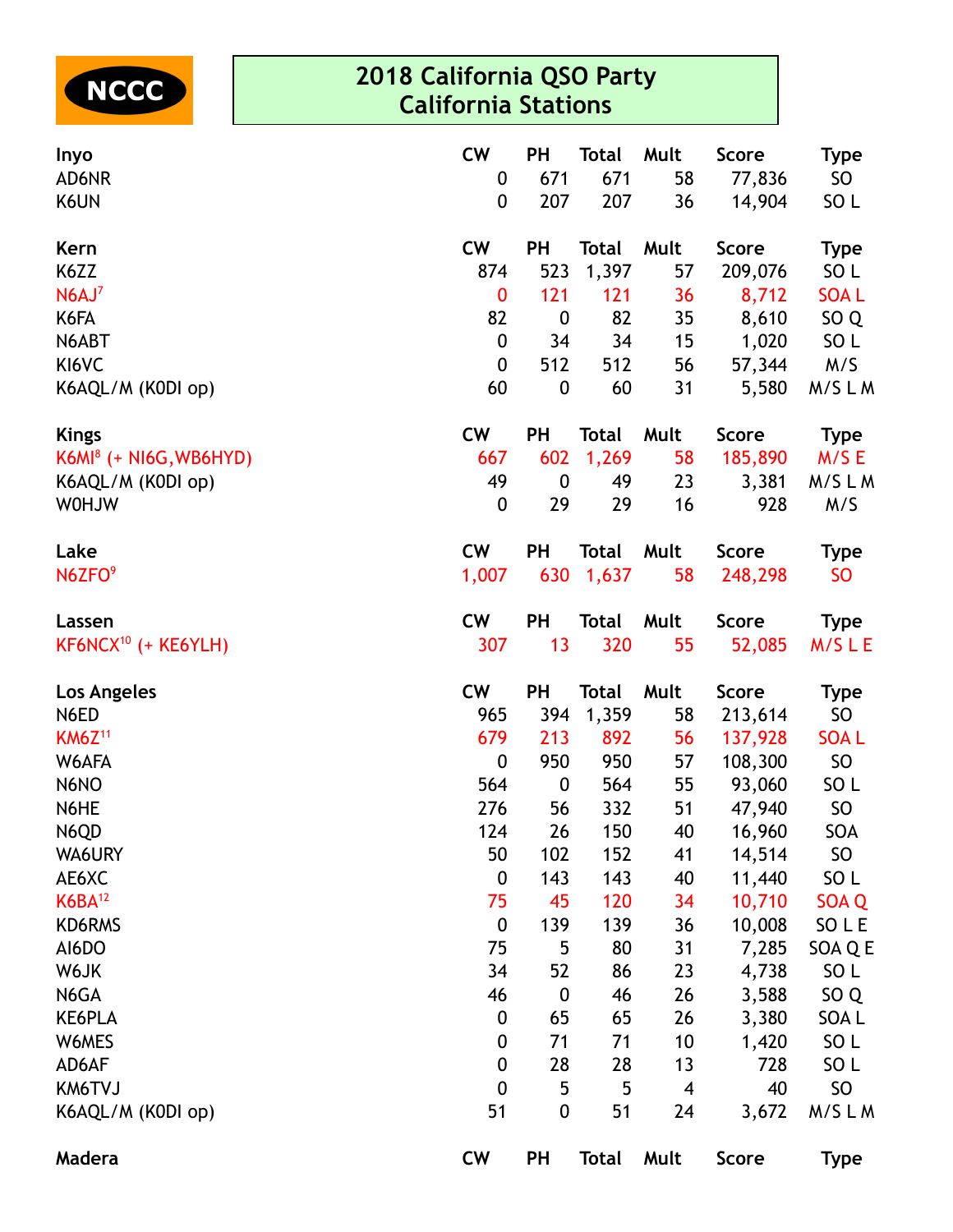

| Madera                                                                     | <b>CW</b>      | PH                     | Total          | Mult           | Score          | Type             |
|----------------------------------------------------------------------------|----------------|------------------------|----------------|----------------|----------------|------------------|
| N6JET<br>K6AQL/M (K0DI op)                                                 | 0<br>49        | 28<br>$\boldsymbol{0}$ | 28<br>49       | 24<br>28       | 1,344<br>4,116 | SO L M<br>M/SLM  |
| Marin                                                                      | <b>CW</b>      | <b>PH</b>              | <b>Total</b>   | Mult           | <b>Score</b>   | <b>Type</b>      |
| $K6$ RIM $^{13}$                                                           | 585            | 102                    | 687            | 57             | 111,663        | <b>SOAL</b>      |
| N6TQ                                                                       | 78             | $\boldsymbol{0}$       | 78             | 31             | 7,254          | SO <sub>L</sub>  |
| W6SG (K6BBQ op)                                                            | 0              | 61                     | 61             | 28             | 3,416          | SO <sub>L</sub>  |
| KK6VZE                                                                     | 0              | 18                     | 18             | 13             | 468            | SO <sub>L</sub>  |
| Mariposa                                                                   | <b>CW</b>      | PH                     | Total          | Mult           | <b>Score</b>   | <b>Type</b>      |
| AD6RF                                                                      | $\mathbf 0$    | $\overline{2}$         | $\overline{2}$ | $\overline{2}$ | 8              | SO <sub>L</sub>  |
| N6TCE                                                                      | 121            | 223                    | 344            | 51             | 41,259         | M/MLE            |
| N6TCE ops = N6TCE, K6KSO, NZ6Q, N6ACL, N6ZDH, KB6UNC, N6XMA, K6KDD, KM6VDQ |                |                        |                |                |                |                  |
| Mendocino                                                                  | <b>CW</b>      | PH                     | <b>Total</b>   | Mult           | <b>Score</b>   | <b>Type</b>      |
| KE6WC                                                                      | 0              | 169                    | 169            | 44             | 14,872         | SO L             |
| KM6G                                                                       | $\overline{0}$ | 11                     | 11             | 11             | 242            | SO <sub>YL</sub> |
| W6PZ14 (K6SRZ, K6DAJ, AF6SA, AA6YX, N3RC)                                  | 934            |                        | 444 1,378      | 58             | 214,020        | M/ME             |
| Merced                                                                     | <b>CW</b>      | <b>PH</b>              | Total          | Mult           | <b>Score</b>   | Type             |
| K6AQL/M (K0DI op)                                                          | 71             | $\boldsymbol{0}$       | 71             | 32             | 6,816          | M/SLM            |
| NZ6Q (+ N6TCE,N6XMA,N6ACL,KB6UNC)                                          | 232            | 208                    | 440            | 55             | 61,160         | M/MLE            |
| Modoc                                                                      | cw             | <b>PH</b>              | <b>Total</b>   | Mult           | <b>Score</b>   | <b>Type</b>      |
| K6M <sup>15</sup> (K4XU, AA5TL, AE7EU, WN7K)                               | 1,056          |                        | 234 1,290      | 58             | 210,888        | M/SE             |
| Mono                                                                       | <b>CW</b>      | <b>PH</b>              | <b>Total</b>   | Mult           | <b>Score</b>   | <b>Type</b>      |
| $W$ 6S $X$ <sup>16</sup>                                                   | 1,019          | 282                    | 1,301          | 58             | 210,018        | <b>SOA</b>       |
| W6ML (W6KC op)                                                             | 890            |                        | 281 1,171      |                | 58 187,456     | SOA E            |
| Monterey                                                                   | <b>CW</b>      | <b>PH</b>              | <b>Total</b>   | Mult           | <b>Score</b>   | <b>Type</b>      |
| W6WF                                                                       | 0              | 323                    | 323            | 46             | 29,716         | SO <sub>L</sub>  |
| WA6LIE                                                                     | 0              | 222                    | 222            | 41             | 18,204         | SO <sub>1</sub>  |
| K6GRL                                                                      | $\mathbf 0$    | 33                     | 33             | 17             | 1,122          | SO L YL          |
| KM6KAV <sup>17</sup>                                                       | $\mathbf 0$    | 5                      | 5              | 5              | 50             | <b>SOALM</b>     |
| K6AQL/M (K0DI op)                                                          | 118            | $\boldsymbol{0}$       | 118            | 36             | 12,744         | M/SLM            |
| K6NPS (KI8CX, WV1B, WZ1X)                                                  | 0              | 98                     | 98             | 34             | 6,664          | M/S L            |
| N6IJ (KG6UBG, K6GRL)                                                       | $\overline{7}$ | 18                     | 25             | 6              | 342            | M/SLYL           |
| Napa                                                                       | <b>CW</b>      | <b>PH</b>              | <b>Total</b>   | Mult           | <b>Score</b>   | <b>Type</b>      |
| KE6ZSN                                                                     | 0              | 623                    | 623            | 54             | 67,284         | SO <sub>1</sub>  |
| Nevada                                                                     | <b>CW</b>      | <b>PH</b>              | Total          | Mult           | <b>Score</b>   | <b>Type</b>      |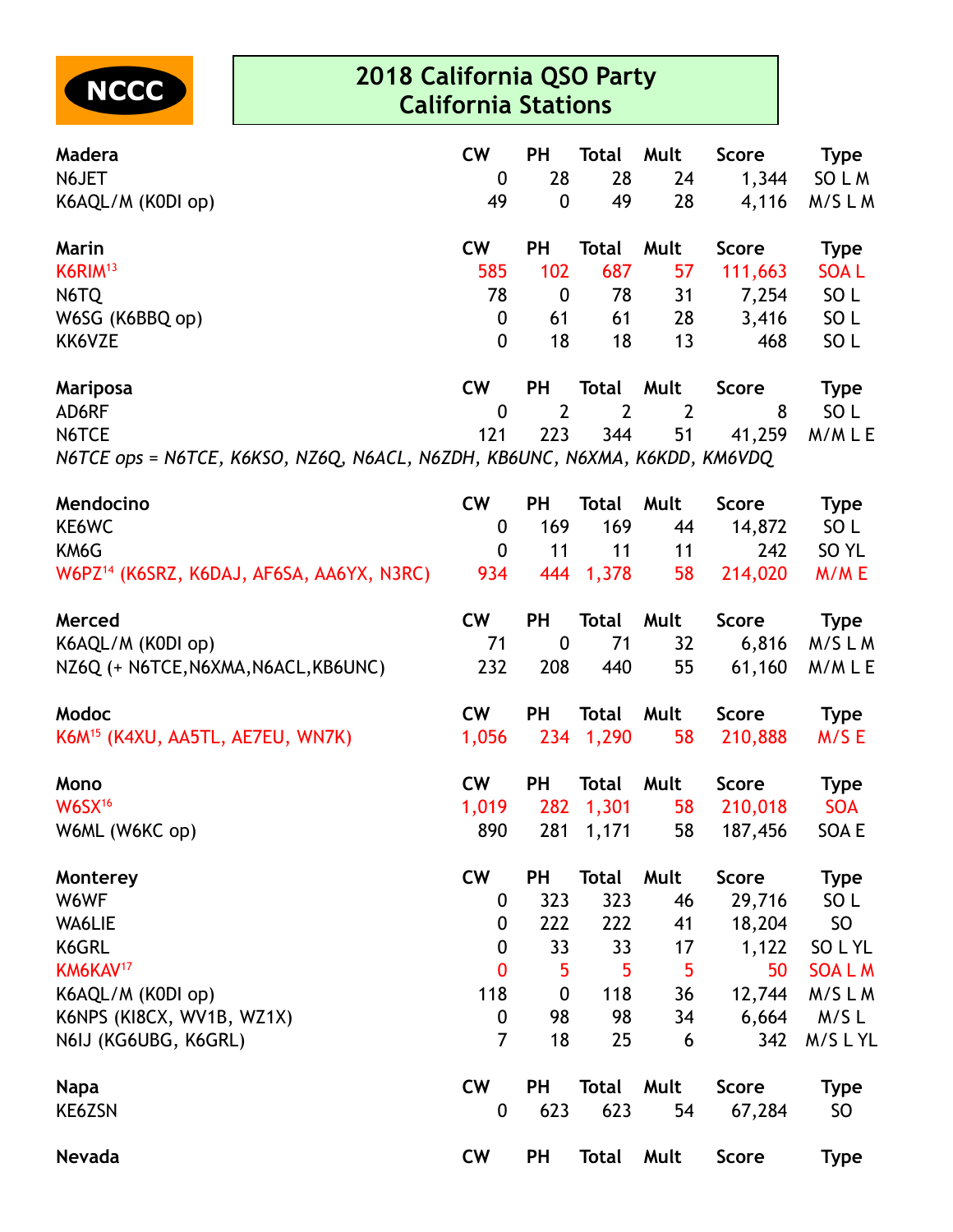

| Nevada                                                              | <b>CW</b>               | <b>PH</b>        | <b>Total</b> | Mult         | <b>Score</b> | <b>Type</b>     |
|---------------------------------------------------------------------|-------------------------|------------------|--------------|--------------|--------------|-----------------|
| W6FA                                                                | 542                     | 255              | 797          | 56           | 119,616      | <b>SO</b>       |
| K9JM                                                                | 552                     | 122              | 674          | 58           | 110,200      | SO              |
| N6XI                                                                | 384                     | 0                | 384          | 53           | 61,056       | <b>SO</b>       |
| K6NV                                                                | 299                     | 8                | 307          | 52           | 47,476       | SOA             |
| K6JJR                                                               | 145                     | 0                | 145          | 39           | 16,965       | SOA             |
| K6III                                                               | 25                      | 0                | 25           | 10           | 750          | SO L E          |
| WB6JJJ                                                              | $\boldsymbol{0}$        | 18               | 18           | 11           | 396          | SO              |
| W6DOJ (K6ON, K6XN, K6YN, N6SWX)                                     | 419                     | 377              | 796          | 55           | 110,605      | M/ML            |
| Orange                                                              | <b>CW</b>               | <b>PH</b>        | <b>Total</b> | Mult         | <b>Score</b> | <b>Type</b>     |
| <b>N6MJ18</b>                                                       | 1,242                   | 1,323            | 2,565        | 58           | 369,576      | <b>SO</b>       |
| AA6PW                                                               | 800                     | 721              | 1,521        | 58           | 222,836      | <b>SO</b>       |
| W6ZL <sup>19</sup>                                                  | 368                     | 35               | 403          | 51           | 59,874       | <b>SOAL</b>     |
| N6GP                                                                | 314                     | 20               | 334          | 48           | 47,136       | SO              |
| K6PGH                                                               | 11                      | 72               | 83           | 34           | 6,018        | SO L            |
| KB6A                                                                | $\boldsymbol{0}$        | 59               | 59           | 21           | 2,478        | SO <sub>L</sub> |
| KF6I                                                                | 23                      | 0                | 23           | $\mathbf{2}$ | 138          | SO <sub>L</sub> |
| W6WG                                                                | $\overline{\mathbf{4}}$ | 0                | 4            | 1            | 12           | SOA L           |
| W6ZE                                                                | 14                      | 23               | 37           | 24           | 2,112        | M/SLE           |
| W6ZE ops = N6GP, KI6X, K6PGH, KE6YHX, KM6WVQ, N6TMT, AI6WV<br>N6HCN |                         |                  |              |              |              | $\mathsf C$     |
| <b>Placer</b>                                                       | <b>CW</b>               | <b>PH</b>        | <b>Total</b> | Mult         | <b>Score</b> | <b>Type</b>     |
| KD6HOF                                                              | $\boldsymbol{0}$        | 114              | 114          | 34           | 7,752        | SO <sub>L</sub> |
| AI6IN                                                               | 0                       | 68               | 68           | 19           | 2,584        | SO <sub>L</sub> |
| N6CKV                                                               | 0                       | 12               | 12           | 9            | 216          | SO <sub>L</sub> |
| $W6EK^{20}$                                                         | 14                      | 490              | 504          | 56           | 57,232       | M/ML            |
| W6EK ops = AI6JB, WB6POT, K6UDA, KC3PO, NI2U                        |                         |                  |              |              |              |                 |
| <b>Plumas</b>                                                       | <b>CW</b>               | <b>PH</b>        | <b>Total</b> | Mult         | <b>Score</b> | <b>Type</b>     |
| W6CQP <sup>21</sup> (KH2TJ op)                                      | 552                     | 132              | 684          | 56           | 107,520      | <b>SOAL</b>     |
| K6CEL <sup>22</sup>                                                 | $\mathbf{0}$            | 68               | 68           | 22           | 2,992        | SO Q E          |
| $W6DT^{23}$ (+ WE6C, N6UWQ)                                         | 55                      | 157              | 212          | 40           | 19,160       | M/SLE           |
| Riverside                                                           | <b>CW</b>               | <b>PH</b>        | <b>Total</b> | Mult         | <b>Score</b> | <b>Type</b>     |
| NC6V                                                                | 440                     | $\boldsymbol{0}$ | 440          | 55           | 72,600       | SO <sub>L</sub> |
| WA6KHK <sup>24</sup>                                                | 297                     | 69               | 366          | 52           | 53,508       | SO <sub>Q</sub> |
| WM6T                                                                | $\mathbf 0$             | 14               | 14           | 11           | 308          | SO <sub>L</sub> |
| AG6IF                                                               | $\mathbf 0$             | 3                | 3            | 6            | 36           | SO L M          |
| Sacramento                                                          | <b>CW</b>               | <b>PH</b>        | <b>Total</b> | Mult         | <b>Score</b> | <b>Type</b>     |
| N6JV                                                                | 860                     | 271              | 1,131        | 58           | 181,076      | SO              |
| NR6Q                                                                | 0                       | 1,079            | 1,079        | 58           | 125,164      | SO              |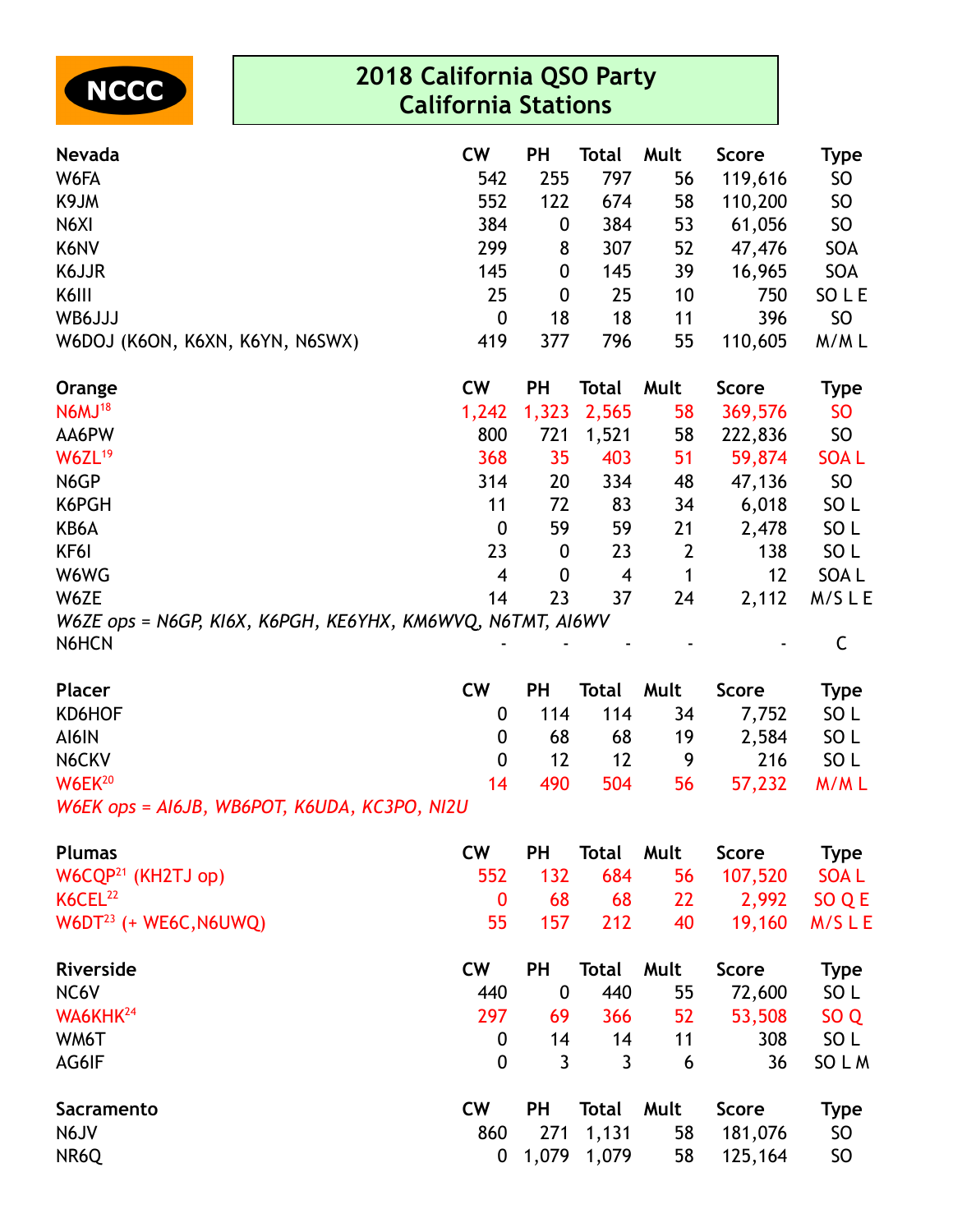

| <b>Sacramento</b>                   | <b>CW</b>        | <b>PH</b>        | Total | Mult | <b>Score</b> | Type            |
|-------------------------------------|------------------|------------------|-------|------|--------------|-----------------|
| N6RK                                | 718              | 0                | 718   | 57   | 122,778      | <b>SO</b>       |
| WA6OSX                              | 106              | 190              | 296   | 40   | 27,920       | SOA             |
| K6TQ                                | $\boldsymbol{0}$ | 153              | 153   | 44   | 13,464       | SO              |
| K6AAI                               | $\boldsymbol{0}$ | 27               | 27    | 12   | 648          | SO <sub>L</sub> |
| $K6DGQ^{25}$                        | 13               | $\bf{0}$         | 13    | 7    | 273          | <b>SOAL</b>     |
| KM6TVV                              | 1                | 9                | 10    | 10   | 210          | SOA L           |
| W6SFM (N6MQL, WB6UBK, AI6U, KE7WJR) | 158              | $\boldsymbol{0}$ | 158   | 45   | 21,330       | $M/S$ L         |
| NG6U (K7QDX, KI6DJZ)                | $\boldsymbol{0}$ | 208              | 208   | 44   | 18,304       | M/SL            |
| K6AQL/M (K0DI op)                   | 25               | 0                | 25    | 15   | 1,125        | M/SLM           |
| San Benito                          | <b>CW</b>        | <b>PH</b>        | Total | Mult | <b>Score</b> | <b>Type</b>     |
| K6VVA/6                             | 103              | 0                | 103   | 39   | 12,051       | SO L E          |
| W6KRK                               | $\boldsymbol{0}$ | 88               | 88    | 27   | 4,752        | M/S L           |
| K6AQL/M (K0DI op)                   | 49               | $\mathbf 0$      | 49    | 31   | 4,557        | M/SLM           |

N6SBC (+ W6TST,KJ6SAS) 0 70 70 14 1,960 M/S L E W6BX<sup>26</sup> 1,295 1,347 2,642 58 381,582 M/M E YL

*W6BX ops = W6GJB, N3ZZ, K9YC, KU6F, K6YL, N6RNO, K6EU*

| San Bernardino          | <b>CW</b> | РH  | <b>Total</b> | Mult | <b>Score</b> | Type            |
|-------------------------|-----------|-----|--------------|------|--------------|-----------------|
| N6WIN <sup>27</sup>     | 1,107     |     | 1,335 2,442  | 58   | 347,478      | <b>SO</b>       |
| K6VO (K6NR op)          | 961       | 131 | 1,092        | 58   | 182,410      | SO              |
| WB6HYH                  |           | 581 | 581          | 53   | 61,586       | SO L            |
| KE6FQC                  |           | 228 | 228          | 49   | 22,344       | SO L            |
| <b>N6OO</b>             |           | 119 | 122          | 36   | 8,892        | SO <sub>L</sub> |
| K6QCB                   | 5         | 13  | 18           | 5    | 205          | SO L            |
| AI6V (+ KF6UQW, KM6VTU) | 51        | 21  | 72           | 36   | 7,020        | M/SLE           |

| San Diego            | <b>CW</b>        | PH               | Total | Mult | <b>Score</b> | <b>Type</b>     |
|----------------------|------------------|------------------|-------|------|--------------|-----------------|
| KI6RRN <sup>28</sup> | 1,190            | 490              | 1,680 | 58   | 263,900      | SO <sub>L</sub> |
| NC6K                 | 813              | 307              | 1,120 | 58   | 177,074      | SOA             |
| WN6K                 | 655              | 248              | 903   | 58   | 142,738      | SO <sub>L</sub> |
| K6NA                 | 714              | $\boldsymbol{0}$ | 714   | 56   | 119,952      | SO              |
| K6W (K6WSC op)       | 630              | $\boldsymbol{0}$ | 630   | 56   | 105,840      | SO L E          |
| <b>KK6NON</b>        | 0                | 849              | 849   | 57   | 96,786       | SOA L           |
| NE6I                 | 407              | 101              | 508   | 56   | 79,688       | SOA             |
| WB8YQJ               | 268              | $\boldsymbol{0}$ | 268   | 49   | 39,396       | SO <sub>L</sub> |
| <b>AI6O</b>          | 181              | 1                | 182   | 44   | 23,980       | SO              |
| <b>KK6KMU</b>        | 137              | $\boldsymbol{0}$ | 137   | 44   | 18,084       | SOA L           |
| W6YI                 | $\boldsymbol{0}$ | 181              | 181   | 46   | 16,652       | SO              |
| N6RVI                | 135              | $\boldsymbol{0}$ | 135   | 40   | 16,200       | SOA L           |
| KC6MIE               | $\boldsymbol{0}$ | 178              | 178   | 39   | 13,884       | SO <sub>L</sub> |
| <b>KE6VRL</b>        | 0                | 58               | 58    | 27   | 3,132        | SO <sub>L</sub> |
| W6MZ                 | 48               | $\boldsymbol{0}$ | 48    | 17   | 2,448        | SO <sub>Q</sub> |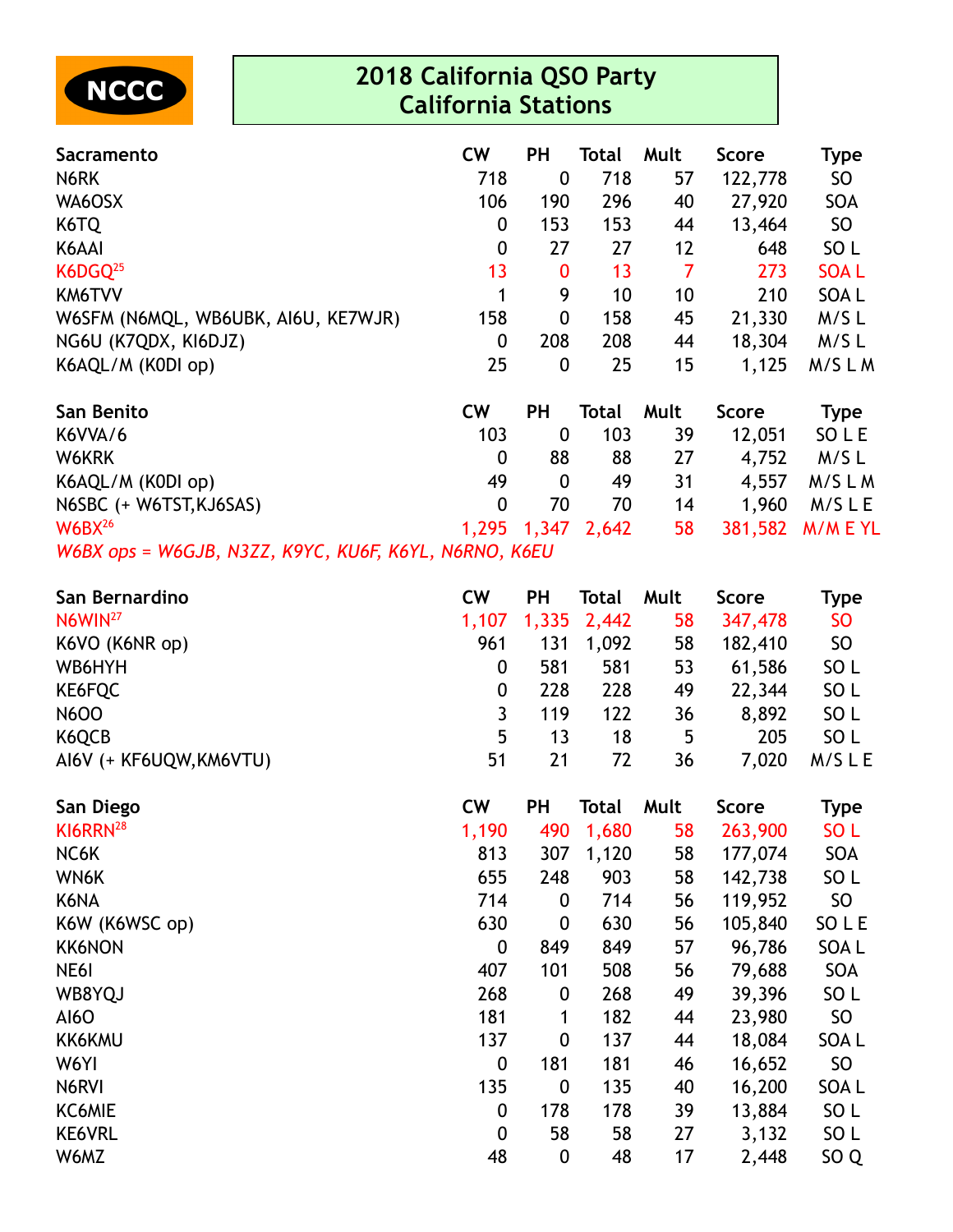

| San Diego                                             | <b>CW</b>        | <b>PH</b>        | <b>Total</b> | Mult | <b>Score</b> | <b>Type</b>     |
|-------------------------------------------------------|------------------|------------------|--------------|------|--------------|-----------------|
| W6JBR                                                 | 9                | 21               | 30           | 20   | 1,380        | SOA             |
| W6BJB                                                 | 5                | 15               | 20           | 18   | 810          | SO Q E          |
| $NO6T29$ (N5ZO, N6AN)                                 | 1,428            | 903              | 2,331        | 58   | 353,220      | M/S             |
| NX6T                                                  | 583              | 767              | 1,350        | 58   | 190,414      | M/S             |
| NX6T ops = WQ6X, N6KI, KB7V, WM6Y, W6ZAR, W2PWS, N6NC |                  |                  |              |      |              |                 |
| San Francisco                                         | <b>CW</b>        | <b>PH</b>        | Total        | Mult | <b>Score</b> | <b>Type</b>     |
| NU6V                                                  | 254              | 1                | 255          | 47   | 35,908       | SO <sub>L</sub> |
| $NC6D^{30}$                                           | 0                | 36               | 36           | 23   | 1,656        | <b>SOAL</b>     |
| AA6SF                                                 | $\boldsymbol{0}$ | 26               | 26           | 15   | 780          | SO <sub>L</sub> |
| KJ6PTX                                                | $\boldsymbol{0}$ | 25               | 25           | 11   | 550          | SO <sub>L</sub> |
| AF6RT                                                 | $\mathbf 0$      | 12               | 12           | 9    | 216          | SO <sub>L</sub> |
| San Joaquin                                           | <b>CW</b>        | <b>PH</b>        | <b>Total</b> | Mult | <b>Score</b> | <b>Type</b>     |
| N6KZW                                                 | 0                | 79               | 79           | 22   | 3,476        | SO <sub>L</sub> |
| N6LHL                                                 | 0                | 34               | 34           | 20   | 1,360        | SO <sub>L</sub> |
| KM6ELP                                                | 9                | 16               | 25           | 14   | 826          | SO <sub>L</sub> |
| AD6DM                                                 | 10               | $\overline{2}$   | 12           | 4    | 136          | SO <sub>L</sub> |
| K6AQL/M (K0DI op)                                     | 25               | $\boldsymbol{0}$ | 25           | 14   | 1,050        | M/SLM           |
| KK6RAO (+ KK6QXQ)                                     | $\boldsymbol{0}$ | 8                | 8            | 7    | 112          | M/SL            |
| San Luis Obispo                                       | <b>CW</b>        | <b>PH</b>        | <b>Total</b> | Mult | <b>Score</b> | <b>Type</b>     |
| $W6TK^{31}$                                           | 1,010            | 759              | 1,769        | 58   | 263,784      | <b>SOA</b>      |
| W6AYC <sup>32</sup>                                   | 1,018            | $\bf{0}$         | 1,018        | 57   | 174,078      | SO <sub>L</sub> |
| N6WT <sup>33</sup>                                    | 354              | 438              | 792          | 56   | 108,528      | <b>SOAL</b>     |
| KA3DRR/6 (+ @W6SL)                                    | 344              | 102              | 446          | 51   | 63,036       | SO <sub>L</sub> |
| K6JTA                                                 | 17               | 49               | 66           | 26   | 3,874        | SO <sub>L</sub> |
| W6BDX                                                 | $\boldsymbol{0}$ | 24               | 24           | 11   | 528          | SO <sub>L</sub> |
| K6DPD                                                 | $\boldsymbol{0}$ | $\mathbf{2}$     | $\mathbf{2}$ | 4    | 16           | SO <sub>L</sub> |
| N6EY (+ W6TTF, N6BZE)                                 | 1                | 95               | 96           | 33   | 6,369        | M/SLE           |
| K6AQL/M (K0DI op)                                     | 28               | $\boldsymbol{0}$ | 28           | 18   | 1,512        | M/SLM           |
| San Mateo                                             | cw               | <b>PH</b>        | <b>Total</b> | Mult | <b>Score</b> | <b>Type</b>     |
| <b>KODTJ</b>                                          | 228              | $\mathbf 0$      | 228          | 46   | 31,464       | SO <sub>L</sub> |
| KJ6TSX                                                | $\mathbf 0$      | 133              | 133          | 40   | 10,640       | SO              |
| KI6UDZ                                                | $\boldsymbol{0}$ | 58               | 58           | 21   | 2,436        | SO <sub>L</sub> |
| K6TET                                                 | 33               | $\boldsymbol{0}$ | 33           | 14   | 1,386        | <b>SO</b>       |
| KM6NTW                                                | $\boldsymbol{0}$ | 5                | 5            | 3    | 30           | SOA             |
| Santa Barbara                                         | <b>CW</b>        | <b>PH</b>        | <b>Total</b> | Mult | <b>Score</b> | <b>Type</b>     |
| NN6DX (W1PR op)                                       | 501              | 280              | 781          | 57   | 117,591      | SO              |
| N6MW                                                  | 184              | $\boldsymbol{0}$ | 184          | 47   | 25,944       | SO <sub>L</sub> |
| WA6MRK                                                | 0                | 133              | 133          | 42   | 11,172       | SO              |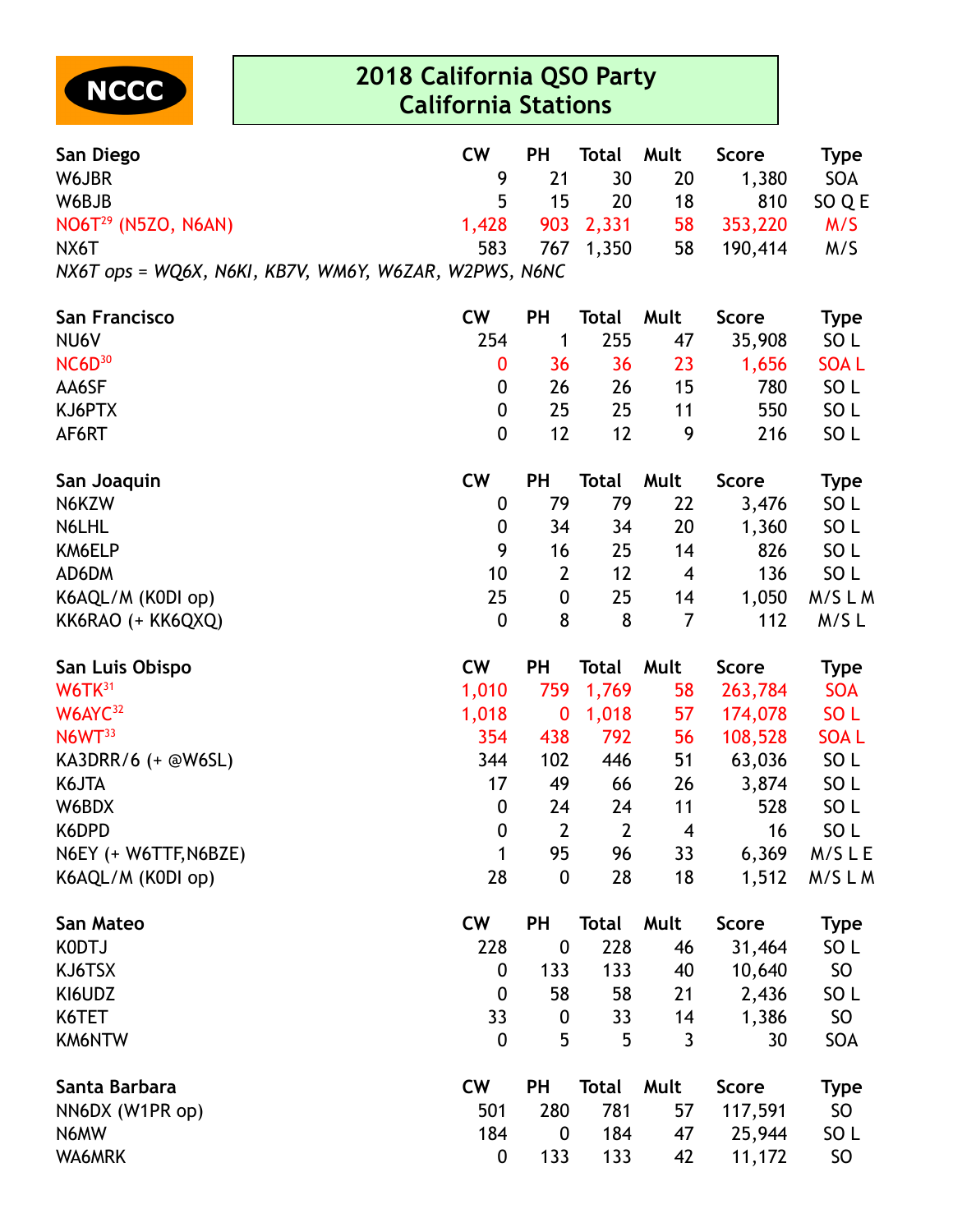

| Santa Barbara       | <b>CW</b>        | <b>PH</b>        | <b>Total</b> | Mult | <b>Score</b> | <b>Type</b>     |
|---------------------|------------------|------------------|--------------|------|--------------|-----------------|
| WA6FGV              | 62               | 9                | 71           | 34   | 6,936        | SO              |
| WB6KDH              | $\mathbf 0$      | 12               | 12           | 11   | 264          | SO <sub>L</sub> |
| W6COW (NK6A, AA6DW) | 345              | 155              | 500          | 55   | 73,975       | M/SLE           |
| W6RFU (AC6T, W6AAF) | 234              | 39               | 273          | 56   | 43,680       | M/S             |
| Santa Clara         | <b>CW</b>        | <b>PH</b>        | <b>Total</b> | Mult | <b>Score</b> | <b>Type</b>     |
| N6TV                | 1,658            | $\boldsymbol{0}$ | 1,658        | 57   | 283,518      | <b>SO</b>       |
| AE6Y                | 889              | 238              | 1,127        | 58   | 182,294      | SO              |
| K6MM                | 790              | 233              | 1,023        | 57   | 161,652      | SOA             |
| W6YX (K2YY op)      | 441              | 577              | 1,018        | 56   | 138,712      | <b>SO</b>       |
| AJ6V                | 647              | $\boldsymbol{0}$ | 647          | 55   | 106,755      | <b>SO</b>       |
| AC6YY               | 359              | 23               | 382          | 50   | 56,150       | SO <sub>L</sub> |
| W8RJL/6             | 308              | 89               | 397          | 48   | 52,896       | SO <sub>L</sub> |
| N6AJS               | 164              | 78               | 242          | 38   | 24,624       | SO <sub>L</sub> |
| K6KQV               | 175              | $\boldsymbol{0}$ | 175          | 44   | 23,100       | SO <sub>L</sub> |
| W6FB                | 26               | 167              | 193          | 44   | 18,128       | SO              |
| KM6I                | 144              | 9                | 153          | 39   | 17,550       | <b>SO</b>       |
| K6WV                | $\boldsymbol{0}$ | 126              | 126          | 32   | 8,064        | SO              |
| W6VMW (KM6I op)     | 68               | $\boldsymbol{0}$ | 68           | 30   | 6,120        | SO <sub>L</sub> |
| KI6SCT              | $\boldsymbol{0}$ | 49               | 49           | 29   | 2,842        | SOA L           |
| KC6ZKT              | $\boldsymbol{0}$ | 43               | 43           | 24   | 2,064        | SO <sub>L</sub> |
| NU6N                | 21               | $\boldsymbol{0}$ | 21           | 17   | 1,071        | SO <sub>L</sub> |
| W6ESL               | $\boldsymbol{0}$ | 32               | 32           | 16   | 1,024        | SOA L           |
| NW6P (+ WX5S, W6BG) | 102              | 657              | 759          | 58   | 93,960       | M/S             |
| K6AQL/M (K0DI op)   | 71               | $\boldsymbol{0}$ | 71           | 30   | 6,390        | M/SLM           |
| W6INO <sup>34</sup> | 13               | 1                | 14           | 21   | 861          | M/ML            |
| WB6A                |                  |                  |              |      |              | C               |
| KK6VF               |                  |                  |              |      |              | C               |
| KK6LDH              |                  |                  |              |      |              | C               |
| <b>Santa Cruz</b>   | <b>CW</b>        | PH               | <b>Total</b> | Mult | <b>Score</b> | <b>Type</b>     |
| K6XX                | 1,226            | 1,037            | 2,263        | 58   | 333,616      | SOA             |
| K6RB                | 698              | $\boldsymbol{0}$ | 698          | 57   | 119,358      | SO              |
| K6GHA               | 130              | 605              | 735          | 55   | 88,000       | SO <sub>L</sub> |
| AI6LY               | $\boldsymbol{0}$ | 614              | 614          | 55   | 67,540       | SO              |
| AF6GQ               | 28               | 8                | 36           | 13   | 1,300        | SO <sub>L</sub> |
| KG6PO               | $\boldsymbol{0}$ | 22               | 22           | 14   | 616          | <b>SO</b>       |
| K6MMM (KE1B, W6NN)  | 857              | 523              | 1,380        | 57   | 206,169      | M/S             |
| <b>Shasta</b>       | <b>CW</b>        | <b>PH</b>        | <b>Total</b> | Mult | <b>Score</b> | <b>Type</b>     |
| K6MR                | 857              | $\boldsymbol{0}$ | 857          | 56   | 143,976      | SO              |
| K6KS                | $\boldsymbol{0}$ | 256              | 256          | 50   | 25,600       | SO <sub>L</sub> |
| K6LJC               | 20               | 49               | 69           | 11   | 1,738        | SO <sub>L</sub> |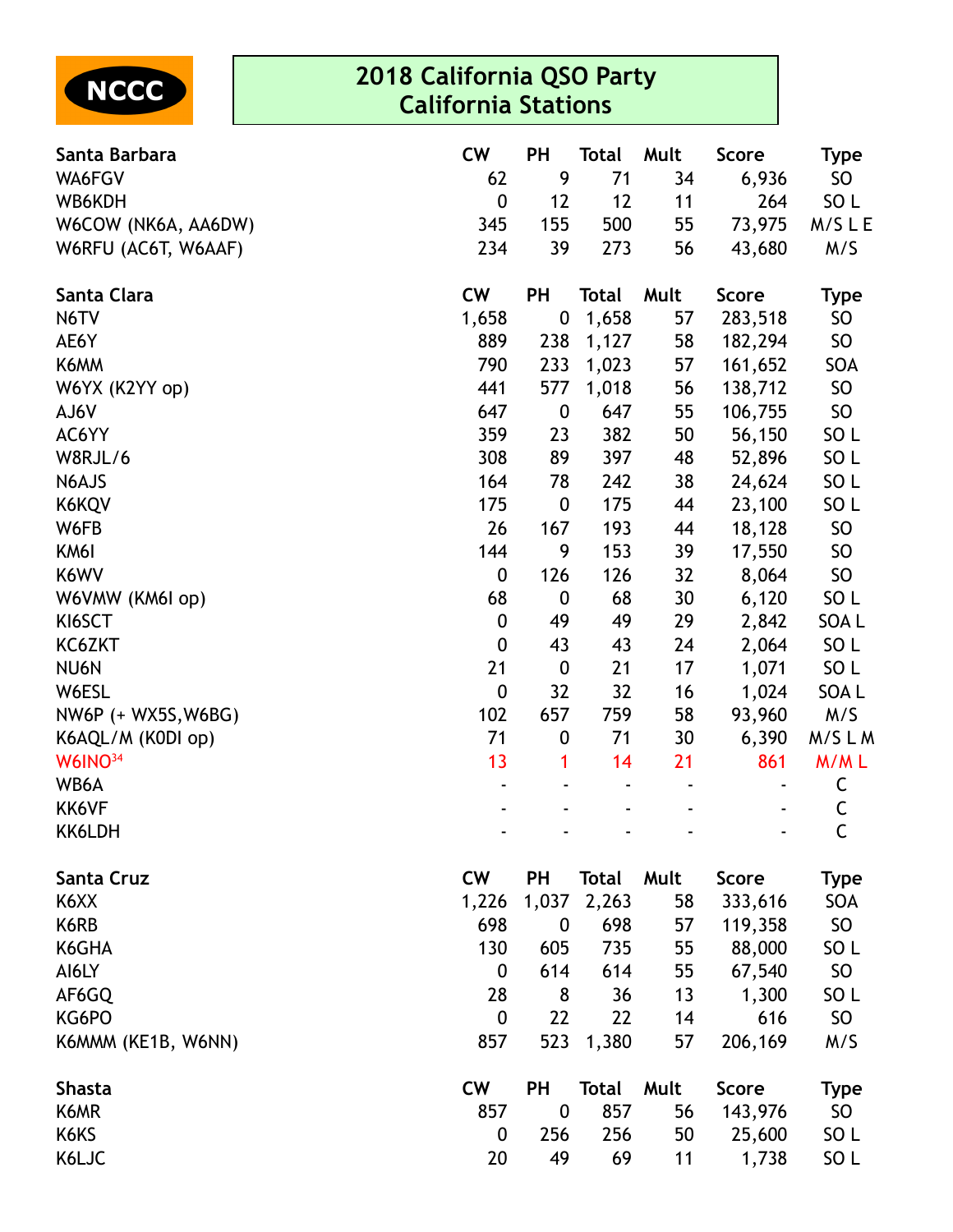

| <b>Shasta</b>                                                                          | cw               | <b>PH</b>        | <b>Total</b> | Mult           | <b>Score</b> | <b>Type</b>     |
|----------------------------------------------------------------------------------------|------------------|------------------|--------------|----------------|--------------|-----------------|
| KQ6CS                                                                                  | 0                | 33               | 33           | 12             | 792          | SO <sub>L</sub> |
| <b>Sierra</b>                                                                          | <b>CW</b>        | <b>PH</b>        | <b>Total</b> | Mult           | <b>Score</b> | <b>Type</b>     |
| W6MY                                                                                   | 0                | 567              | 567          | 56             | 63,504       | SO              |
| K6III                                                                                  | 6                | $\mathbf 0$      | 6            | $\overline{2}$ | 36           | SO L E          |
| K6EI                                                                                   | 1,060            | 415              | 1,475        | 57             | 228,570      | M/MLE           |
| K6EI ops = K6EI, W9KKN, KZ2V, N6GD, K0XI, AE6JV, AI6ZU, AI6TK<br>K6ST (+ WB6CZG, K7MS) | 1                | 333              | 334          | 48             | 32,112       | M/MLE           |
| Siskiyou                                                                               | <b>CW</b>        | <b>PH</b>        | <b>Total</b> | Mult           | <b>Score</b> | <b>Type</b>     |
| WU6X                                                                                   | 74               | 3                | 77           | 27             | 6,156        | SO L E          |
| K6S <sup>35</sup>                                                                      | $\boldsymbol{0}$ | 839              | 839          | 56             | 93,968       | M/MLE           |
| K6S ops = NA7OM, WB6FFC, W8WOM, AG7GP, KF7IBN, W6AQU                                   |                  |                  |              |                |              |                 |
| Solano                                                                                 | <b>CW</b>        | <b>PH</b>        | <b>Total</b> | Mult           | <b>Score</b> | <b>Type</b>     |
| N6JS                                                                                   | $\boldsymbol{0}$ | 1,251            | 1,251        | 58             | 145,116      | SO E            |
| KD6WKY <sup>36</sup>                                                                   | 237              | 189              | 426          | 53             | 57,717       | <b>SOAL</b>     |
| KI6YYT                                                                                 | 0                | 58               | 58           | 24             | 2,784        | SO L YL         |
| WB6BET <sup>37</sup>                                                                   | $\bf{0}$         | 51               | 51           | 24             | 2,448        | SOA Q           |
| W6SAE                                                                                  | 0                | 34               | 34           | 25             | 1,700        | SO L            |
| K6AQL/M (K0DI op)                                                                      | 47               | $\boldsymbol{0}$ | 47           | 24             | 3,384        | M/SLM           |
| Sonoma                                                                                 | <b>CW</b>        | <b>PH</b>        | <b>Total</b> | Mult           | <b>Score</b> | <b>Type</b>     |
| <b>K6JS38</b>                                                                          | 922              | 165              | 1,087        | 58             | 179,568      | SO <sub>L</sub> |
| KG6N <sup>39</sup>                                                                     | 611              | 278              | 889          | 57             | 136,173      | <b>SOAL</b>     |
| N6IE                                                                                   | 407              | 305              | 712          | 56             | 102,536      | <b>SOA</b>      |
| N6OJ                                                                                   | $\boldsymbol{0}$ | 461              | 461          | 55             | 50,710       | SO <sub>L</sub> |
| N6TVN                                                                                  | 128              | $\boldsymbol{0}$ | 128          | 35             | 13,440       | SO <sub>Q</sub> |
| K6TER                                                                                  | $\bf{0}$         | 142              | 142          | 38             | 10,792       | SO L            |
| WW6D                                                                                   | 93               | $\boldsymbol{0}$ | 93           | 33             | 9,207        | SO <sub>L</sub> |
| AE6YB                                                                                  | $\boldsymbol{0}$ | 90               | 90           | 29             | 5,220        | SO <sub>L</sub> |
| W6RMC                                                                                  |                  |                  |              |                |              | $\mathsf C$     |
| <b>Stanislaus</b>                                                                      | cw               | <b>PH</b>        | <b>Total</b> | Mult           | <b>Score</b> | <b>Type</b>     |
| WA6JRZ (W6XK op)                                                                       | 207              | 112              | 319          | 52             | 43,940       | SO              |
| K6CSL                                                                                  | 109              | $\boldsymbol{0}$ | 109          | 41             | 13,407       | SO L            |
| W6SFI                                                                                  | 1                | 84               | 85           | 32             | 5,472        | SO L E          |
| K6AQL/M (K0DI op)                                                                      | 21               | $\mathbf 0$      | 21           | 17             | 1,071        | M/SLM           |
| <b>Sutter</b>                                                                          | cw               | <b>PH</b>        | <b>Total</b> | Mult           | <b>Score</b> | <b>Type</b>     |
| N70Q/6                                                                                 | $\boldsymbol{0}$ | 65               | 65           | 33             | 4,290        | SO <sub>L</sub> |
| KC9EI                                                                                  | 0                | 42               | 42           | 14             | 1,176        | SO <sub>L</sub> |
| W6BO                                                                                   | 71               | 494              | 565          | 56             | 67,256       | M/S             |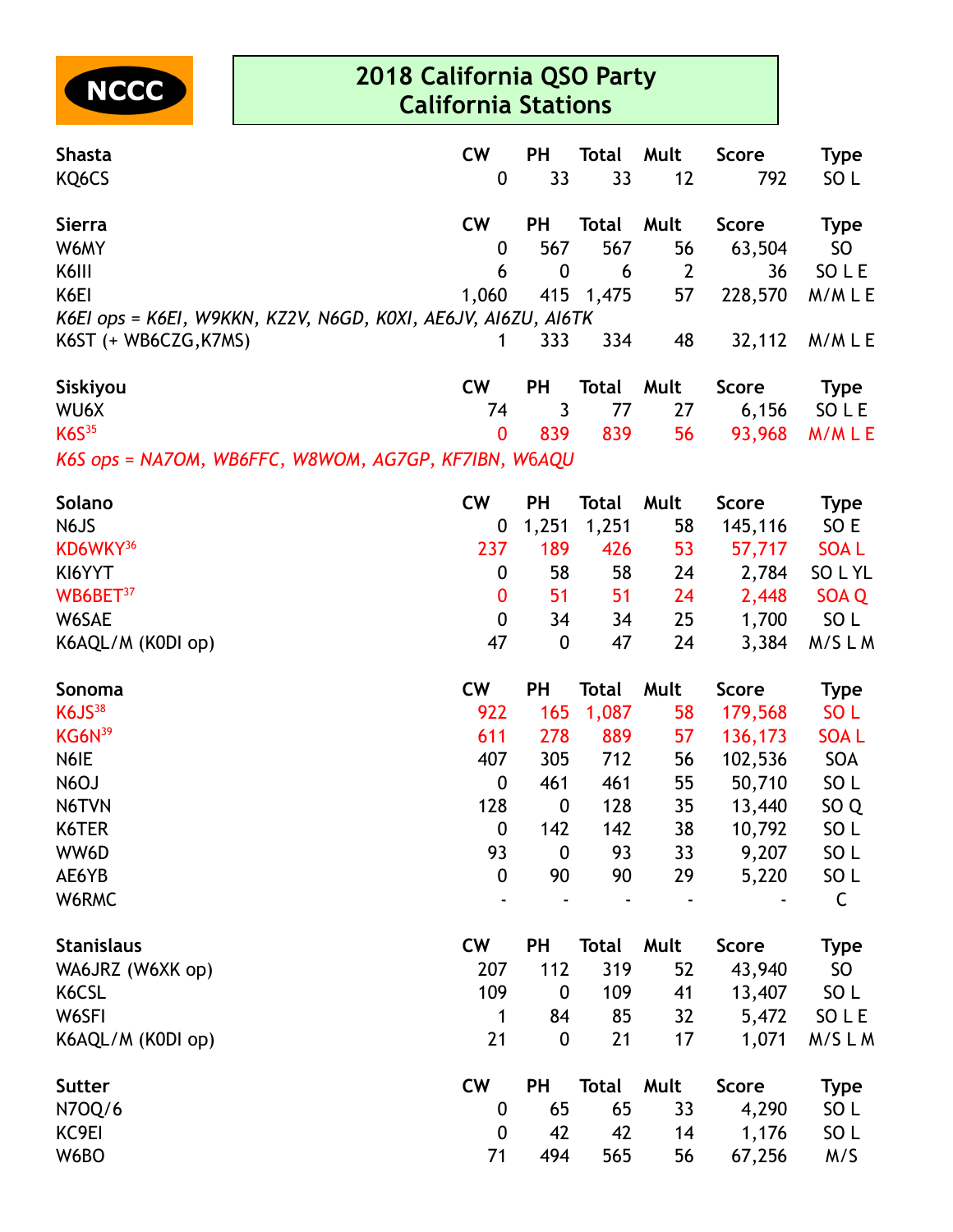

| Sutter                                              | <b>CW</b>        | PH               | <b>Total</b> | Mult                    | <b>Score</b> | <b>Type</b>     |
|-----------------------------------------------------|------------------|------------------|--------------|-------------------------|--------------|-----------------|
| K6AQL/M (K0DI op)                                   | 25               | $\pmb{0}$        | 25           | 17                      | 1,275        | M/SLM           |
| <b>Tehama</b>                                       | <b>CW</b>        | PH               | <b>Total</b> | Mult                    | <b>Score</b> | <b>Type</b>     |
| K6T <sup>40</sup> (W1SRD, N6DE, W1RH, AA1ON, K0BEE) | 964              | 755              | 1,719        | 58                      | 255,316      | M/SE            |
| K6AQL/M (K0DI op)                                   | 10               | $\boldsymbol{0}$ | 10           | $\overline{\mathbf{4}}$ | 120          | M/SLM           |
| <b>Trinity</b>                                      | <b>CW</b>        | PH               | <b>Total</b> | Mult                    | <b>Score</b> | <b>Type</b>     |
| N6YEU                                               | 217              | 448              | 665          | 56                      | 86,632       | SO L E          |
| <b>Tulare</b>                                       | <b>CW</b>        | <b>PH</b>        | <b>Total</b> | Mult                    | <b>Score</b> | <b>Type</b>     |
| N6LL                                                | 238              | 103              | 341          | 46                      | 42,320       | SO L E          |
| K6MXA                                               | $\boldsymbol{0}$ | 27               | 27           | 13                      | 702          | SO L E          |
| KK6VLO                                              | $\boldsymbol{0}$ | 23               | 23           | 12                      | 552          | SO L E          |
| K6AQL/M (K0DI op)                                   | 101              | $\boldsymbol{0}$ | 101          | 40                      | 12,120       | M/SLM           |
| <b>Tuolumne</b>                                     | <b>CW</b>        | <b>PH</b>        | <b>Total</b> | Mult                    | <b>Score</b> | <b>Type</b>     |
| KOEJ <sup>41</sup>                                  | 571              | $\overline{7}$   | 578          | 53                      | 91,531       | SO L E          |
| W6PHO                                               | 70               | $\boldsymbol{0}$ | 70           | 27                      | 5,670        | SO <sub>L</sub> |
| KD6EUG                                              | $\boldsymbol{0}$ | 29               | 29           | 15                      | 870          | SO <sub>L</sub> |
| W6LDB                                               | 0                | 28               | 28           | 11                      | 616          | SO              |
| KE6KYI                                              | $\boldsymbol{0}$ | 6                | 6            | 5                       | 60           | SO <sub>L</sub> |
| Ventura                                             | <b>CW</b>        | PH               | <b>Total</b> | Mult                    | <b>Score</b> | <b>Type</b>     |
| AG6AY                                               | $\boldsymbol{0}$ | 98               | 98           | 36                      | 7,056        | <b>SOA</b>      |
| N6REK <sup>42</sup>                                 | 0                | 85               | 85           | 34                      | 5,780        | <b>SOAL</b>     |
| KJ6TTR <sup>43</sup>                                | 0                | 56               | 56           | 22                      | 2,464        | SOA Q           |
| WZ6P                                                | $\boldsymbol{0}$ | 53               | 53           | 22                      | 2,332        | <b>SO</b>       |
| KB6C                                                | $\boldsymbol{0}$ | 63               | 63           | 16                      | 2,016        | SO <sub>L</sub> |
| AG6AG                                               | $\mathbf 0$      | 32               | 32           | 21                      | 1,344        | SO <sub>L</sub> |
| KD6GWH                                              | $\boldsymbol{0}$ | 26               | 26           | 15                      | 780          | SO <sub>L</sub> |
| AD6SF                                               | $\mathbf 0$      | 23               | 23           | 15                      | 690          | SO <sub>L</sub> |
| <b>N6MI (+ K6VCR)</b>                               | 317              | 213              | 530          | 58                      | 79,866       | M/SE            |
| W6CWM                                               |                  |                  |              |                         |              | $\mathsf C$     |
| Yolo                                                | <b>CW</b>        | PH               | <b>Total</b> | Mult                    | <b>Score</b> | <b>Type</b>     |
| KK6DCT                                              | 0                | 6                | 6            | 5                       | 60           | SO <sub>L</sub> |
| K6CQP <sup>44</sup> (KE8FT, W6AW)                   | 157              | 332              | 489          | 51                      | 57,885       | M/S             |
| K6AQL/M (K0DI op)                                   | 52               | $\boldsymbol{0}$ | 52           | 27                      | 4,212        | M/SLM           |
| Yuba                                                | <b>CW</b>        | PH               | <b>Total</b> | Mult                    | <b>Score</b> | <b>Type</b>     |
| W6XB                                                | 558              | 56               | 614          | 56                      | 100,016      | SO <sub>1</sub> |
| W6KJ (KK6VZD, N9BD)                                 | 6                | 138              | 144          | 36                      | 10,584       | $M/S$ L         |
| K6AQL/M (K0DI op)                                   | 31               | $\boldsymbol{0}$ | 31           | 14                      | 1,302        | M/SLM           |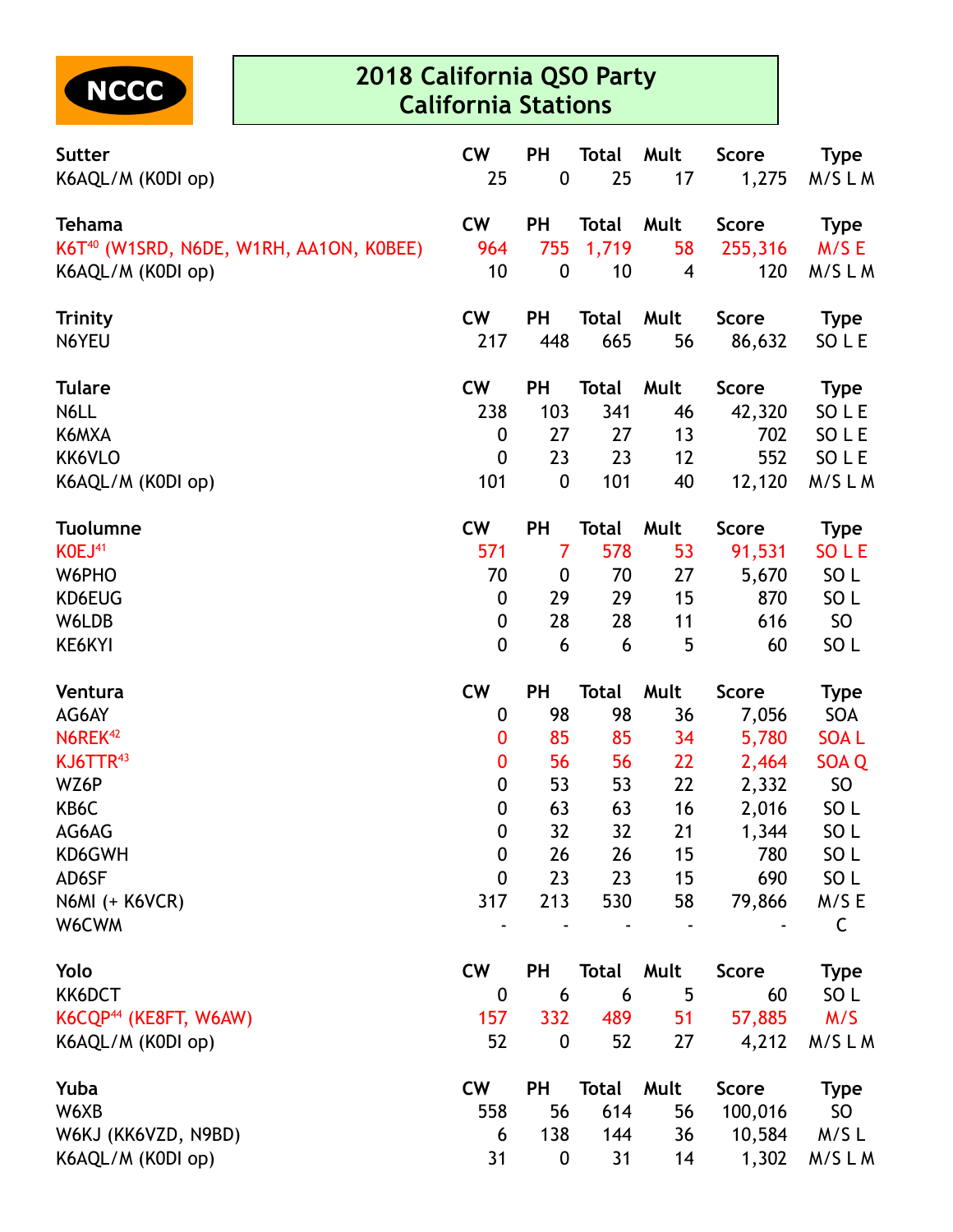

C = *Checklog* E = Country Expedition L = Low Power M = Mobile M/M = Multi-Multi M/S = Multi-Single  $Q = QRP$ YL = Female Operator

New record for SOA HP Alameda New record for SOA HP Amador New record for SO LP Calaveras New record for M/M LP Calaveras New record for M/M LP Colusa <sup>6</sup>New record for SO ORP Contra Costa New record for SOA LP Kern New record for M/S HP Kings New record for SO HP Lake <sup>10</sup>New record for M/S LP Lassen New record for SOA LP Los Angeles <sup>12</sup>New record for SOA QRP Los Angeles New record for SOA LP Marin New record for M/M HP Mendocino New record for M/S HP Modoc <sup>16</sup>New record for SOA HP Mono New record for SOA LP Monterey <sup>18</sup>New record for SO HP Orange New record for SOA LP Orange New record for M/M LP Placer New record for SOA LP Plumas New record for SO QRP Plumas New record for M/S LP Plumas New record for SO QRP Riverside New record for SOA LP Sacramento <sup>26</sup>New record for M/M HP San Benito New record for SO HP San Bernardino New record for SO LP San Diego New record for M/S HP San Diego New record for SOA LP San Francisco New record for SOA HP San Luis Obispo <sup>32</sup>New record for SO LP San Luis Obispo <sup>33</sup>New record for SOA LP San Luis Obispo <sup>34</sup>New record for M/M LP Santa Clara <sup>35</sup>New record for M/M LP Siskiyou <sup>36</sup>New record for SOA LP Solano New record for SOA QRP Solano